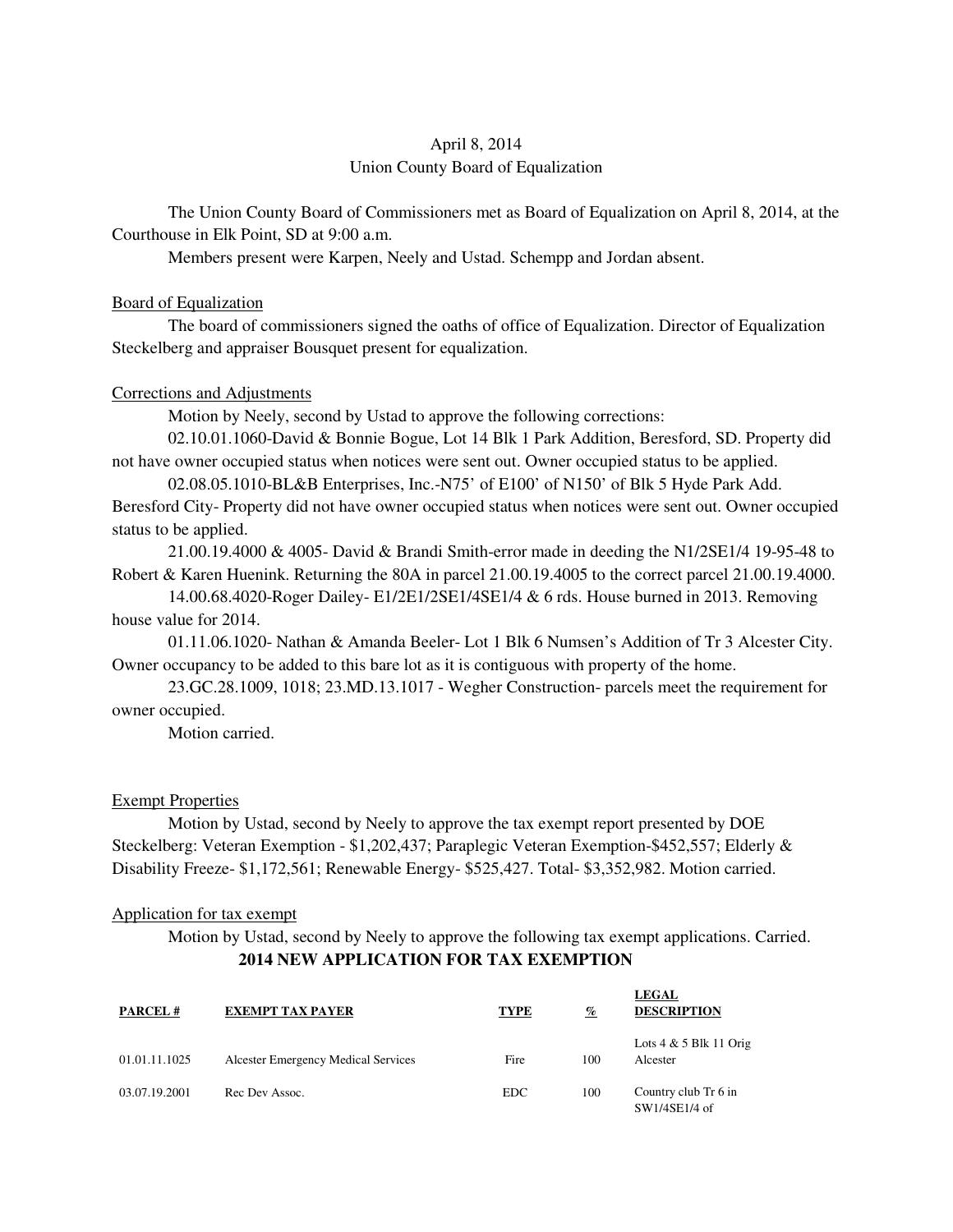|                |                                |            |     | Section 19 $&$ in the<br>NW1/4                                   |
|----------------|--------------------------------|------------|-----|------------------------------------------------------------------|
| 03.07.30.1040  | Elk Point United Parish        | church     | 100 | Lot A $SE1/4NE1/4$<br><b>Outlots EP City</b>                     |
| 05.07.15.1107  | Siouxland Habitat for Humanity | <b>HRC</b> | 100 | Lot 7 Campbell St<br>Place Addition                              |
| 17.WS.01.TR6Ba | Wynstone Homeowners Assoc      | Wynhom     | 100 | Lot 1 Lob B of Replat<br>of Wynstone Tr 6 of<br>Wynstone Phase 1 |
| 23.GC.29.TR002 | Dakota Dunes Development co    | <b>DDC</b> | 100 | <b>Tract 2 Dak Dunes</b><br>Golf Course 29th Add                 |

## 2014 Appeals.

#2014-01. Roger Hansen-23.GC.04.1034. Assessor recommends change on property value because square footage was in error and added one fixture and patio instead of a wood deck. Value change from 237,066 to 231,598. Motion by Neely, second by Ustad to approve the recommended change by the assessor. Carried.

#2014-02. Seth & Jessica Major. 23.GC.27.1012 Lot 12 Dakota Dunes Golf Course. Seth Major present for appeal. Reason for appeal- comparable properties assessed much lower. Assessor showed comparable sales in the neighborhood of Teton Pines-assessor recommends the structure value remain at 358,039. Appellant used the assessed values of the comparables and feels his total value should be 350,000. Commissioner Karpen based figures on 93.60 per square foot and arrived at a value of 333,068 for the house. Motion by Ustad, second by Neely to lower from the assessor's value of 358,039 to 335,000. Lot value remains at 47,500. Carried.

 #2014-03. Wegher Construction. 23.GC.28.1023; 23.GC.28.1024; 23.GC.28.1025; 23.GC.28.1026; 23.GC.28.1027. Reason for appeal- purchase price per HUD is \$40,000 per lot. Assessor recommends keeping lot values at 45,000. Motion by Neely, second by Ustad to keep value at the Assessor's recommendation of \$45,000. Motion carried.

#2014-04. Blue Moon Holding, LLC, 22.00.03.4015; 22.00.14.2030; 22.00.15.3020; 22.00.10.3020-Jim Ross present for appeal. Appellant requests a grassland rating on these conservation easement grounds, but the DOE Steckelberg explained that is not allowed per the Department of Revenue. Assessor recommends the following changes: 411,874 remains 411,874; 16,183 to 8,635; 141,198 to 139,066; 233,262 to 197,968. Motion by Neely, second by Ustad to approve the recommended values of the assessor at a total of 757,543. Carried.

#2014-05.Shane Schlotman and Amy Campbell. 04.03.01.2005.Lot 22 less Lot H1 Oliver's addition, Jefferson City. Amy Campbell present for appeal. Reason for appeal- appraisal barely passed on July 11 for square footage at \$116,000, home could not sell for more than \$120,000 based on Jefferson comparables. Value of house at \$126,335; local board lowered to \$115,804. Assessor recommended keeping at the local board value of \$115,804. Motion by Neely, second by Ustad to accept the local board value of \$115,804 on the house. Motion carried.CXS

#2014-06. Dustin & Tasha Delaney. 05.31.01.2060. Lot 17 Block 1 Adams Addition. Reason for appealoverestimated assessment of land. Attorney Sabrina Sayler was present for the appeal. The lot includes a